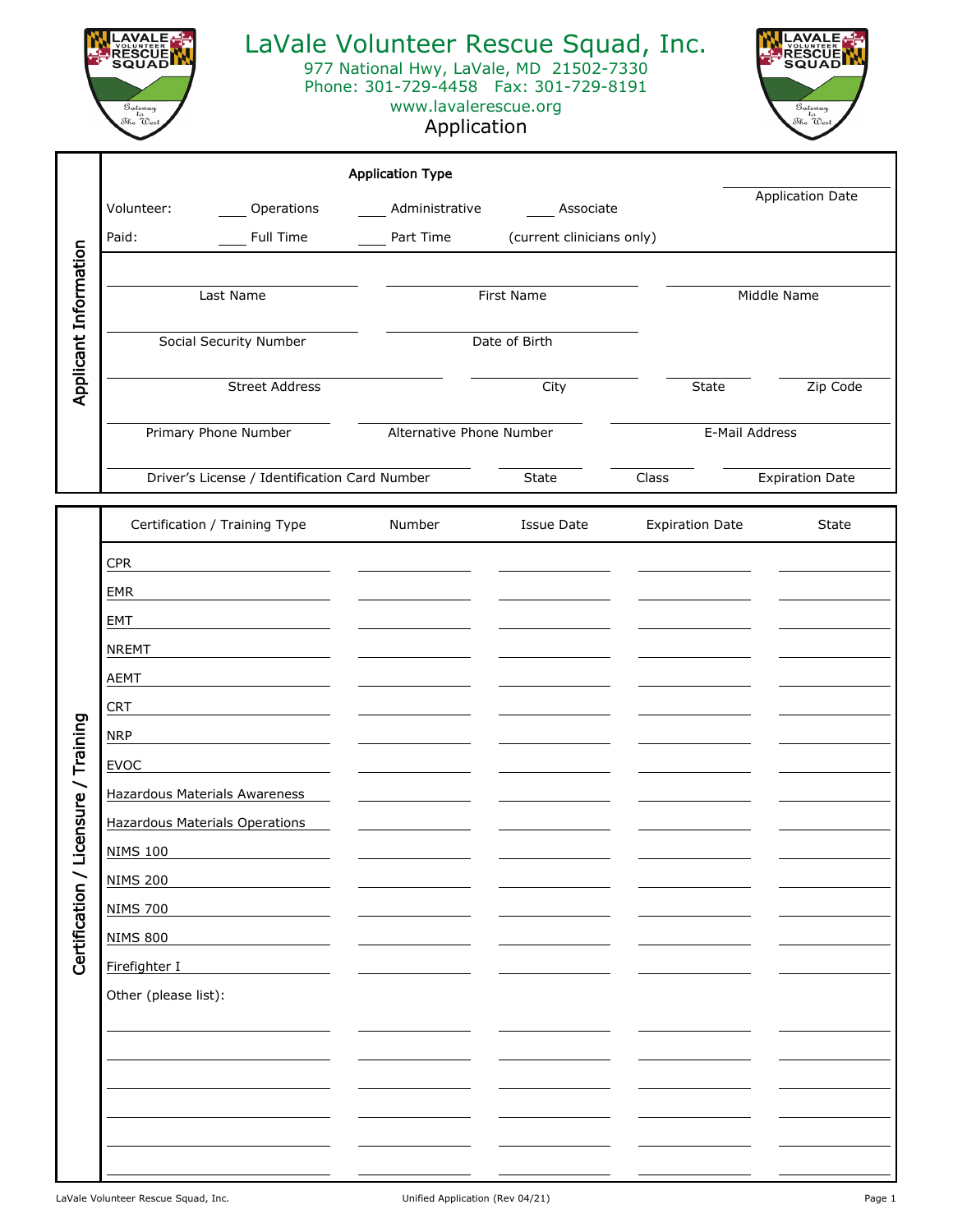|                                     | List all previous volunteer Fire/EMS affiliations starting with the most recent. If more space is needed, attach an<br>additional sheet or resume. Affiliations will be contacted. If none, mark none.<br>None                                            |        |  |  |
|-------------------------------------|-----------------------------------------------------------------------------------------------------------------------------------------------------------------------------------------------------------------------------------------------------------|--------|--|--|
| Affiliations                        |                                                                                                                                                                                                                                                           |        |  |  |
|                                     |                                                                                                                                                                                                                                                           |        |  |  |
| EMS                                 |                                                                                                                                                                                                                                                           |        |  |  |
| $\overline{\phantom{0}}$<br>e<br>ii |                                                                                                                                                                                                                                                           |        |  |  |
|                                     |                                                                                                                                                                                                                                                           |        |  |  |
| Previous                            |                                                                                                                                                                                                                                                           |        |  |  |
|                                     |                                                                                                                                                                                                                                                           |        |  |  |
| Other /                             |                                                                                                                                                                                                                                                           |        |  |  |
|                                     |                                                                                                                                                                                                                                                           |        |  |  |
|                                     | List all employers for the last seven (7) years starting with the most recent. If more space is needed, attach an additional<br>sheet or resume. Employers will be contacted. Attachment of a resume does not substitute completing the spaces available. |        |  |  |
|                                     |                                                                                                                                                                                                                                                           |        |  |  |
|                                     |                                                                                                                                                                                                                                                           |        |  |  |
|                                     |                                                                                                                                                                                                                                                           |        |  |  |
|                                     |                                                                                                                                                                                                                                                           |        |  |  |
| Employment History                  |                                                                                                                                                                                                                                                           |        |  |  |
|                                     |                                                                                                                                                                                                                                                           |        |  |  |
|                                     | Reason for Leaving: Leaving: Leaving: Leaving: Leaving Paties & Leaving Paties & Leaving Paties & Leaving Paties & Leaving Paties & Leaving Paties & Leaving Paties & Leaving Paties & Leaving Paties & Leaving Paties & Leavi                            |        |  |  |
|                                     |                                                                                                                                                                                                                                                           |        |  |  |
|                                     |                                                                                                                                                                                                                                                           |        |  |  |
|                                     |                                                                                                                                                                                                                                                           |        |  |  |
|                                     |                                                                                                                                                                                                                                                           |        |  |  |
|                                     |                                                                                                                                                                                                                                                           |        |  |  |
|                                     | Provide three (3) personal references who are at least 18 years old and who are not relatives. References will be contacted.                                                                                                                              |        |  |  |
|                                     |                                                                                                                                                                                                                                                           |        |  |  |
|                                     |                                                                                                                                                                                                                                                           |        |  |  |
|                                     |                                                                                                                                                                                                                                                           |        |  |  |
|                                     |                                                                                                                                                                                                                                                           |        |  |  |
|                                     |                                                                                                                                                                                                                                                           |        |  |  |
| Personal References                 |                                                                                                                                                                                                                                                           |        |  |  |
|                                     |                                                                                                                                                                                                                                                           |        |  |  |
|                                     |                                                                                                                                                                                                                                                           |        |  |  |
|                                     |                                                                                                                                                                                                                                                           |        |  |  |
|                                     | LaVale Volunteer Rescue Squad, Inc. The Contract of the Contract Unified Application (Rev. 04/21)                                                                                                                                                         | Page 2 |  |  |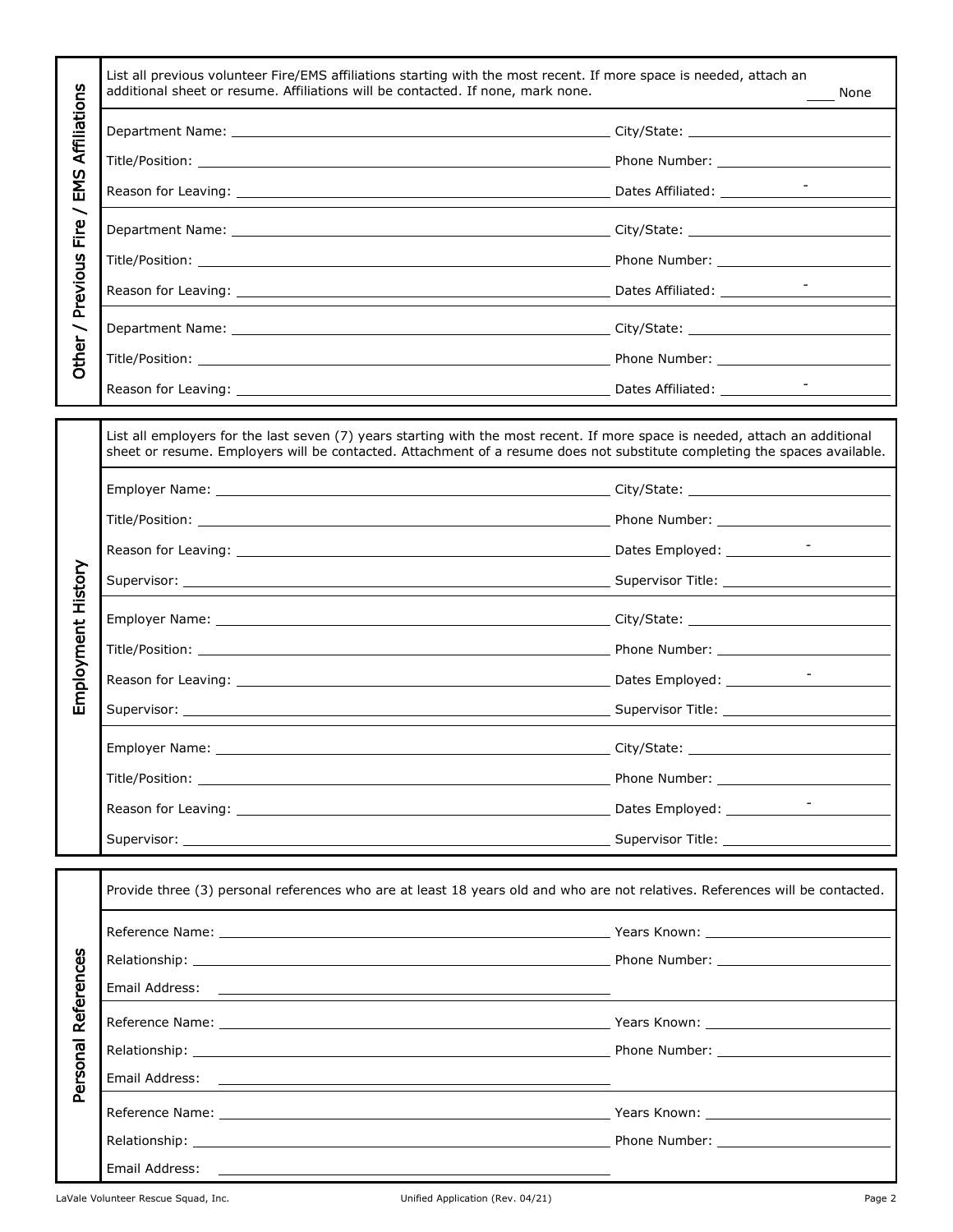|                       | We are prohibited by law from employing career or volunteer personnel with certain criminal offenses. If you answer yes to<br>any of the questions below, attach additional sheets as needed to explain in detail the circumstances involved.                                                                                                                                                                                                                                                                                                                                                                                                                                                                                                                                    |              |    |  |  |  |
|-----------------------|----------------------------------------------------------------------------------------------------------------------------------------------------------------------------------------------------------------------------------------------------------------------------------------------------------------------------------------------------------------------------------------------------------------------------------------------------------------------------------------------------------------------------------------------------------------------------------------------------------------------------------------------------------------------------------------------------------------------------------------------------------------------------------|--------------|----|--|--|--|
| Criminal History      | Do you currently have any criminal charges pending against you?                                                                                                                                                                                                                                                                                                                                                                                                                                                                                                                                                                                                                                                                                                                  | Yes.         | No |  |  |  |
|                       | Have you ever been convicted of any crime (other than minor traffic violations)?                                                                                                                                                                                                                                                                                                                                                                                                                                                                                                                                                                                                                                                                                                 | Yes          | No |  |  |  |
|                       | Have you ever been convicted of a felony?                                                                                                                                                                                                                                                                                                                                                                                                                                                                                                                                                                                                                                                                                                                                        | Yes          | No |  |  |  |
|                       | Are you currently on probation, parole, or probation before judgement (PBJ)?                                                                                                                                                                                                                                                                                                                                                                                                                                                                                                                                                                                                                                                                                                     | Yes          | No |  |  |  |
|                       | Are you excluded, debarred, or otherwise ineligible to participate in federal health care programs?                                                                                                                                                                                                                                                                                                                                                                                                                                                                                                                                                                                                                                                                              | Yes          | No |  |  |  |
|                       | Provide your education history below. If available, please submit transcripts (high school students may submit their most<br>recent report card).                                                                                                                                                                                                                                                                                                                                                                                                                                                                                                                                                                                                                                |              |    |  |  |  |
|                       |                                                                                                                                                                                                                                                                                                                                                                                                                                                                                                                                                                                                                                                                                                                                                                                  |              |    |  |  |  |
|                       |                                                                                                                                                                                                                                                                                                                                                                                                                                                                                                                                                                                                                                                                                                                                                                                  |              |    |  |  |  |
|                       |                                                                                                                                                                                                                                                                                                                                                                                                                                                                                                                                                                                                                                                                                                                                                                                  |              |    |  |  |  |
|                       |                                                                                                                                                                                                                                                                                                                                                                                                                                                                                                                                                                                                                                                                                                                                                                                  |              |    |  |  |  |
|                       |                                                                                                                                                                                                                                                                                                                                                                                                                                                                                                                                                                                                                                                                                                                                                                                  |              |    |  |  |  |
| Education             | $GPA:$ $\overline{GPA}:$ $\overline{GPA}:$ $\overline{GPA}:$ $\overline{GPA}:$ $\overline{GPA}:$ $\overline{GPA}:$ $\overline{GPA}:$ $\overline{GPA}:$ $\overline{GPA}:$ $\overline{GPA}:$ $\overline{GPA}:$ $\overline{GPA}:$ $\overline{GPA}:$ $\overline{GPA}:$ $\overline{GPA}:$ $\overline{GPA}:$ $\overline{GPA}:$ $\overline{GPA}:$ $\overline{GPA}:$ $\overline{GPA}:$ $\overline{GPA}:$ $\overline{$                                                                                                                                                                                                                                                                                                                                                                    |              |    |  |  |  |
|                       |                                                                                                                                                                                                                                                                                                                                                                                                                                                                                                                                                                                                                                                                                                                                                                                  |              |    |  |  |  |
|                       |                                                                                                                                                                                                                                                                                                                                                                                                                                                                                                                                                                                                                                                                                                                                                                                  |              |    |  |  |  |
|                       |                                                                                                                                                                                                                                                                                                                                                                                                                                                                                                                                                                                                                                                                                                                                                                                  |              |    |  |  |  |
|                       |                                                                                                                                                                                                                                                                                                                                                                                                                                                                                                                                                                                                                                                                                                                                                                                  |              |    |  |  |  |
|                       |                                                                                                                                                                                                                                                                                                                                                                                                                                                                                                                                                                                                                                                                                                                                                                                  |              |    |  |  |  |
|                       |                                                                                                                                                                                                                                                                                                                                                                                                                                                                                                                                                                                                                                                                                                                                                                                  |              |    |  |  |  |
|                       |                                                                                                                                                                                                                                                                                                                                                                                                                                                                                                                                                                                                                                                                                                                                                                                  |              |    |  |  |  |
|                       |                                                                                                                                                                                                                                                                                                                                                                                                                                                                                                                                                                                                                                                                                                                                                                                  |              |    |  |  |  |
|                       | STATEMENT OF TRUTH<br>I state that all information presented on this application and any accompanying documents is true and complete to the best<br>of my knowledge. I acknowledge that any false statements, relevant omissions, or willful concealment of information will be<br>sufficient grounds for denial or termination of employment/membership. I agree and pledge that if I am granted employment<br>/membership, that I will abide by all the rules and regulations of the LaVale Volunteer Rescue Squad, Inc.                                                                                                                                                                                                                                                       |              |    |  |  |  |
|                       | Signature of Applicant<br>Date                                                                                                                                                                                                                                                                                                                                                                                                                                                                                                                                                                                                                                                                                                                                                   |              |    |  |  |  |
| Acknowledgement       | If applicant is under 18 years of age and not emancipated as of the time of this application, a parent / guardian signature is<br>required. Your signature below indicates that you have discussed this application with your child and that you give your<br>permission for your child to apply for employment with our organization. You further understand that the above statements<br>are applicable to your child, regardless of legal age.                                                                                                                                                                                                                                                                                                                                |              |    |  |  |  |
|                       | Signature of Parent / Guardian<br>Date                                                                                                                                                                                                                                                                                                                                                                                                                                                                                                                                                                                                                                                                                                                                           | Relationship |    |  |  |  |
| Application Checklist | $\Box$ Complete entire application.<br>□ Contacted references, verified contact information, and explained the importance of responding to our request.<br>$\Box$ Signed and dated the Statement of Truth (above) and Background Check/Investigation page (following).<br>□ Attached a resume (if available).<br>□ Attached any additional sheets needed for additional information requested elsewhere in this application.<br>□ Attached copies of any certifications/licenses/training listed in the Certification/Licensure/Training section.<br>$\Box$ Attached any other materials you would like the department to consider (cover letter, etc.).<br>Volunteer Applicants Only:<br>□ Submitted a report card (high school students) or class schedule (college students). |              |    |  |  |  |

| STATEMENT OF TRUTH                                                                                                                                                                                                                                                                                                                                                                                                                                                                                   |
|------------------------------------------------------------------------------------------------------------------------------------------------------------------------------------------------------------------------------------------------------------------------------------------------------------------------------------------------------------------------------------------------------------------------------------------------------------------------------------------------------|
| I state that all information presented on this application and any accompanying documents is true and complete to the best<br>of my knowledge. I acknowledge that any false statements, relevant omissions, or willful concealment of information will be<br>sufficient grounds for denial or termination of employment/membership. I agree and pledge that if I am granted employment<br>/membership, that I will abide by all the rules and regulations of the LaVale Volunteer Rescue Squad, Inc. |

- □ Complete entire application.
- □ Contacted references, verified contact information, and explained the importance of responding to our request.
- □ Signed and dated the Statement of Truth (above) and Background Check/Investigation page (following).
- Application Checklist □ Attached a resume (if available).
	- □ Attached any additional sheets needed for additional information requested elsewhere in this application.
	- □ Attached copies of any certifications/licenses/training listed in the Certification/Licensure/Training section.
	- □ Attached any other materials you would like the department to consider (cover letter, etc.).